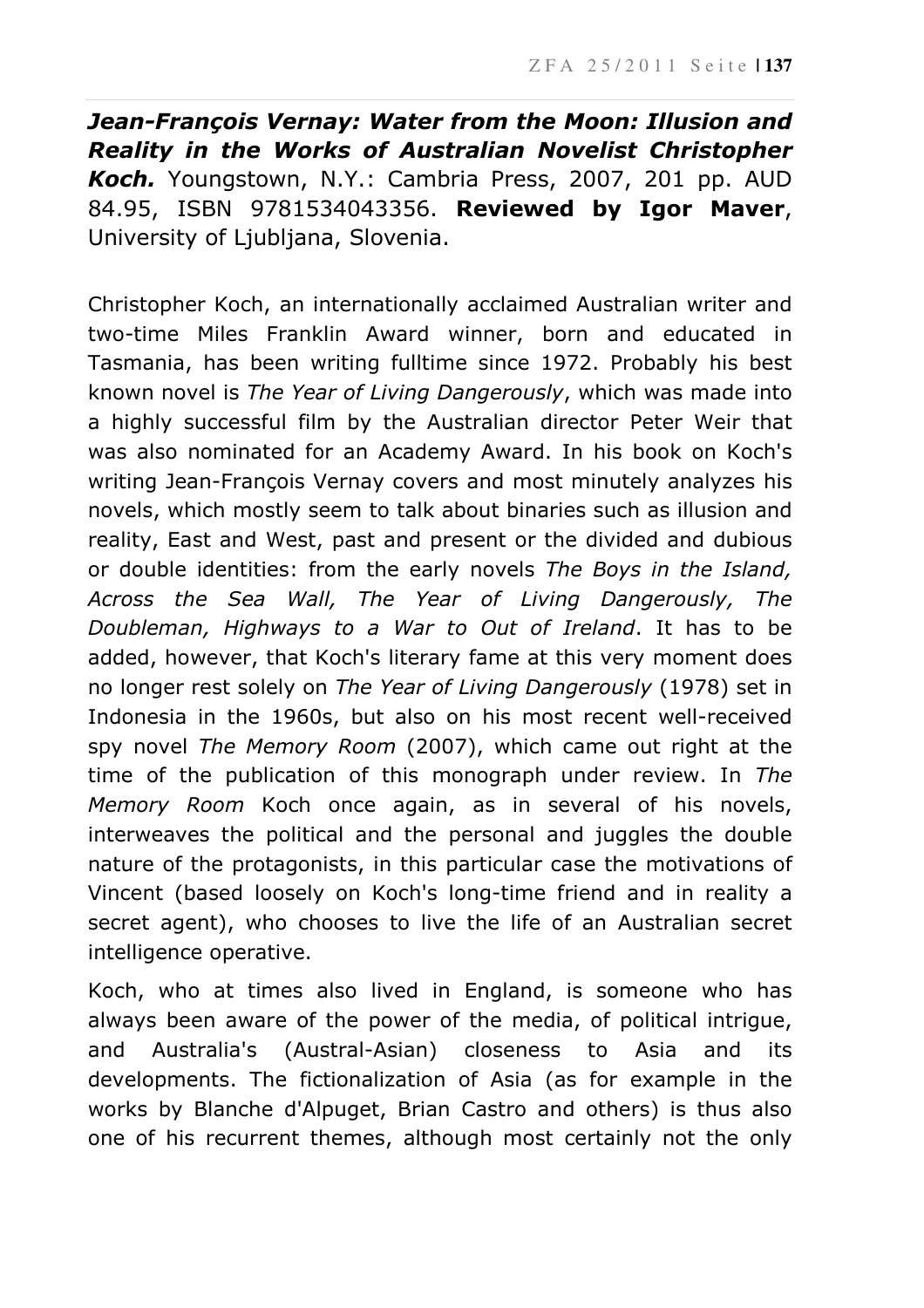one. Although Koch rejected the notion of being a political writer, he is frequently concerned with Australia's relationship with its Asian neighbours, putting white Australians into tense political scenarios in South-East Asia. He says in a recent interview that South-East Asia was what you flew over on your way to Europe and now multiculturalism has helped bring people closer; yet it still interests him to see typical Australians dropped into these "exotic worlds" (web reference).

In the realism of *The Boys in the Island* (1958) Vernay sees the rise of the Australian poetic novel and it is true that Koch's novel, despite its surface realism, charts the inward journey of the "failed" character into the irrational forces of the psyche, the landscape of the mind, as Patrick White would have it. In the novel *Across the Sea Wall* (1965) Koch brings together the two worlds, Australia and Asia, the West meeting the East, which, as Vernay's book clearly shows, starts from the Orientalist stereotypical construction of otherness, but one that eventually turns into its opposite and mutual respect:

With hindsight, Asia has proved a tremendous success with Australian citizens and has even superseded Europe in terms of identification. It has ceased to embody just mere backdrops to political intrigues in fiction and has gradually been recognized as a strong economic partner ... Australians need to deal with on a more intimate level (52).

Koch's probably most successful novel (and its film adaptation) *The Year of Living Dangerously* shows his fondness of historical novels but also "a Baroque-inspired *Weltanschauung*" (83), as Vernay puts it, one that introduces the Indonesian context of the theatre of life with stages, masks, stage effects, plots, puppetry, costumes, and the like, thus relativizing the concepts of illusion/appearances and reality. The novel *The Doubleman* (1985), a modern fairy-tale for which he won the Miles Franklin award, confirmed Koch's reputation, although it also earned him the first acerbic attack, in which he was accused of "xenophobia, male chauvinism, and misanthropy" (91). Vernay's narrative and psychological analysis interestingly leads him to maintain that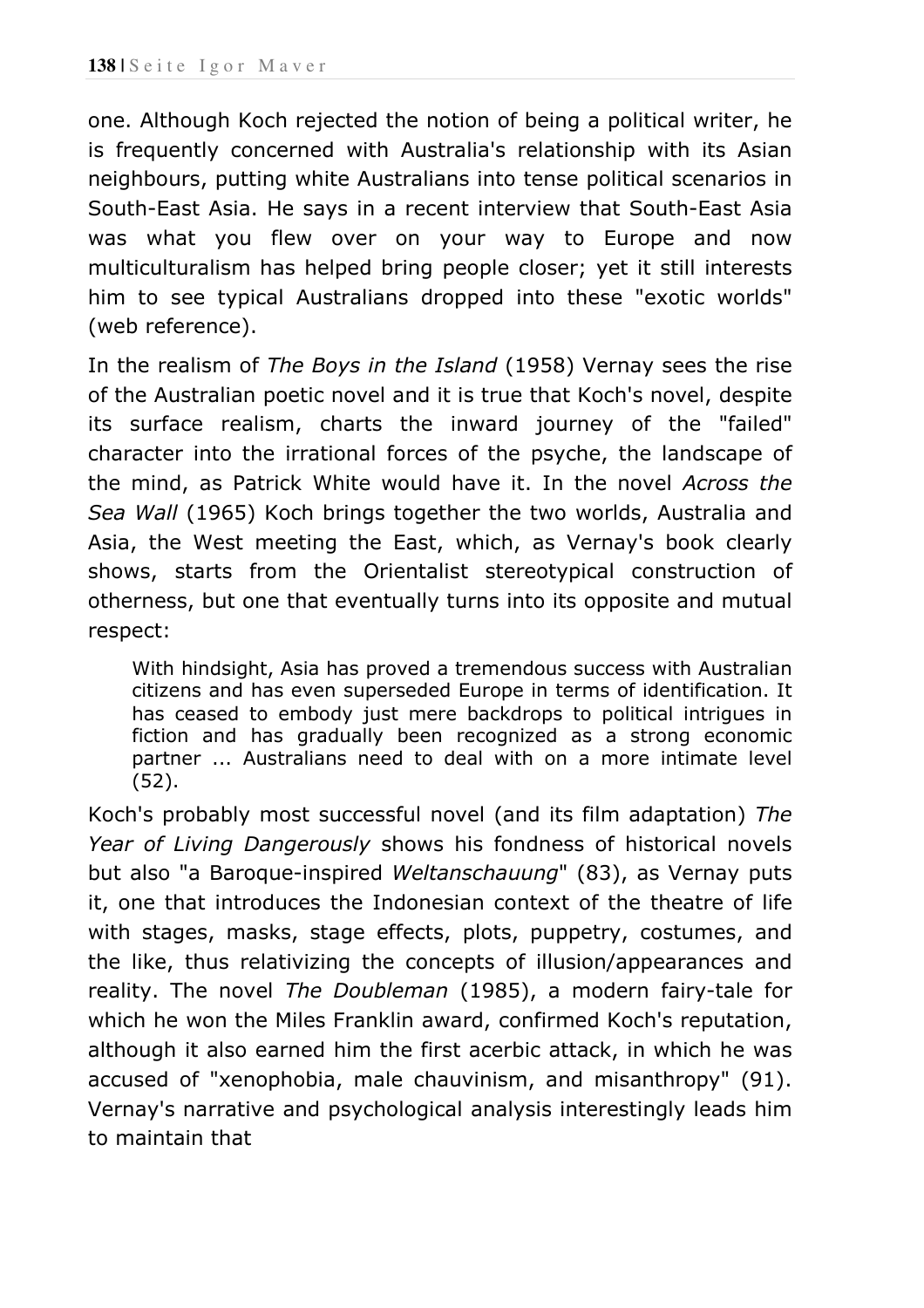*The Doubleman*, very much like the original function of the *Doppelgänger*, is therefore an evil figure, which highlights a spiritual conflict within Man. Yet, ..., the Double-man does not take over the identity of his victim as he is only interested in the individual's soul. (102)

He furthermore draws the conclusion that in several of Koch's novels the "flawed personalities in search of their alter egos must renounce to their *sui generis* identities and become their models' shadows in order to feel complete" (106). Moreover, Vernay correctly maintains that within the Australian context the use of an exclusively male alter ego figure may well just be a literary expression of the cult of male mateship, derived on the one hand from the hostile reality of bush life for men without female companionship and on the other from the idealisation of the laconic and lone male that in a new land in this way rebels against authority.

In *The Doubleman* the Australian postcolonial dilemma is clearly played out; regarding the question of the transplanted Europe in the Antipodes Vernay concludes in favour of the latter. The novel *Out of Ireland* (1999) deals with the recurrent Australian collective trauma, the one-time penal colony of Van Diemen's Land, which is depicted as a land of terror and, better still, "the land of the damned or as a terrestrial Hell – which generated the anti-Eden myth on which the palimpsest of the national psyche has been fleshed out layer upon layer" (153). Vernay brilliantly juxtaposes Dante's *The Divine Comedy* and *Out of Ireland* and concludes that Koch updated one of the founding myths of Judeo-Christian belief, namely man's damnation. Koch may not have written "Christian novels", as Vernay writes, yet he also sees in the last two Koch's novels discussed the writer's expression of the need for the expiation of sins, spiritual distress and "the crisis in religion" (172).

Jean-François Vernay in his book-length study of Koch demonstrates with an assured critical hand how some of his novels owe a lot to certain classic hypotexts (or pre-texts that served as models), ancient epics such as for example, *The Reincarnation of Rama* (an Indonesian religious play), or Dante's *Divine Comedy*, and how reality is and always will be a social and cultural construct: illusion